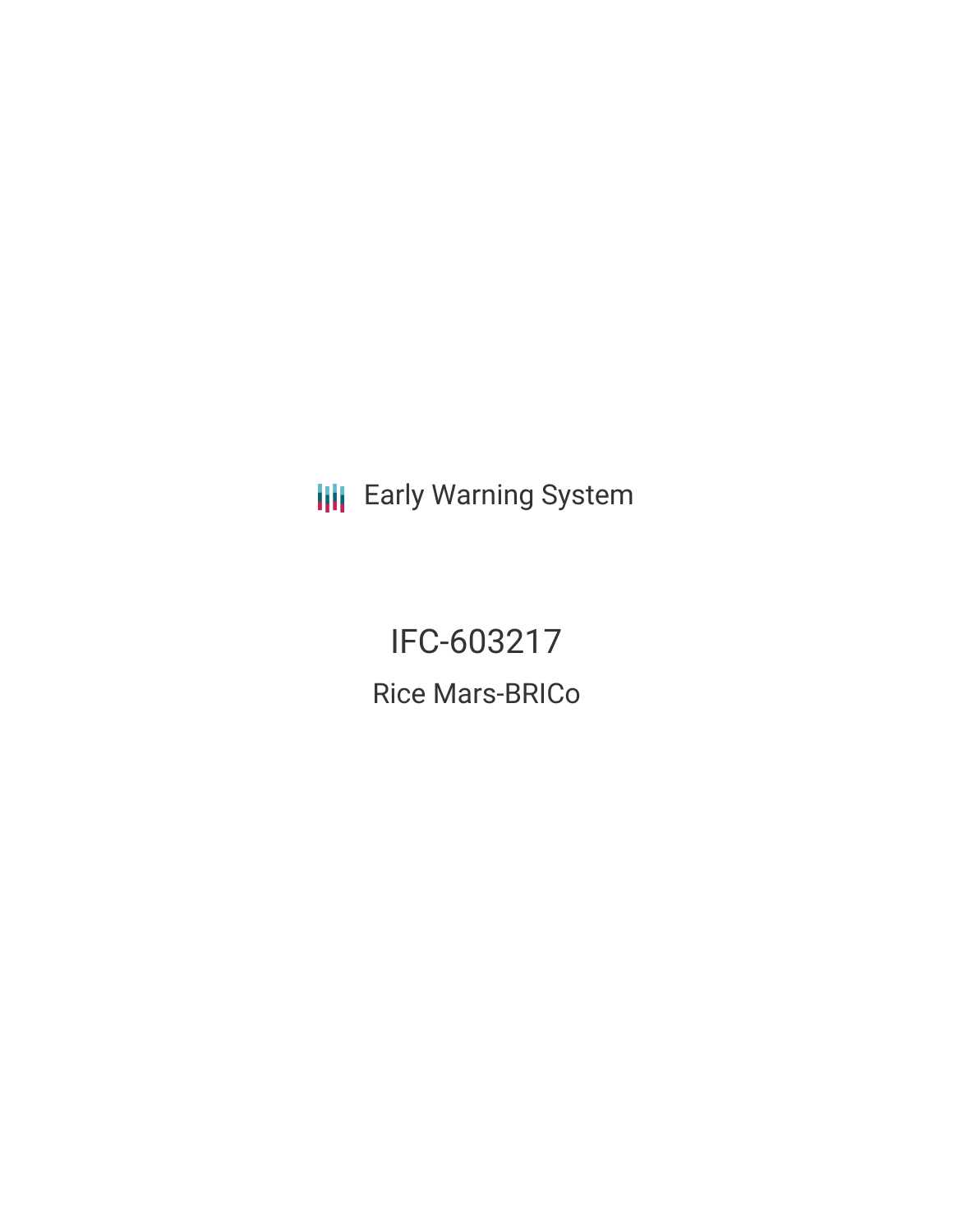## **Quick Facts**

朋

| <b>Countries</b>               | Cambodia                                     |  |  |  |
|--------------------------------|----------------------------------------------|--|--|--|
| <b>Financial Institutions</b>  | International Finance Corporation (IFC)      |  |  |  |
| <b>Status</b>                  | Active                                       |  |  |  |
| <b>Bank Risk Rating</b>        | U                                            |  |  |  |
| <b>Voting Date</b>             | 2018-05-09                                   |  |  |  |
| <b>Borrower</b>                | Mars and Battambang Rice Investment Co., Ltd |  |  |  |
| <b>Sectors</b>                 | Agriculture and Forestry, Industry and Trade |  |  |  |
| <b>Investment Type(s)</b>      | <b>Advisory Services</b>                     |  |  |  |
| <b>Investment Amount (USD)</b> | \$0.80 million                               |  |  |  |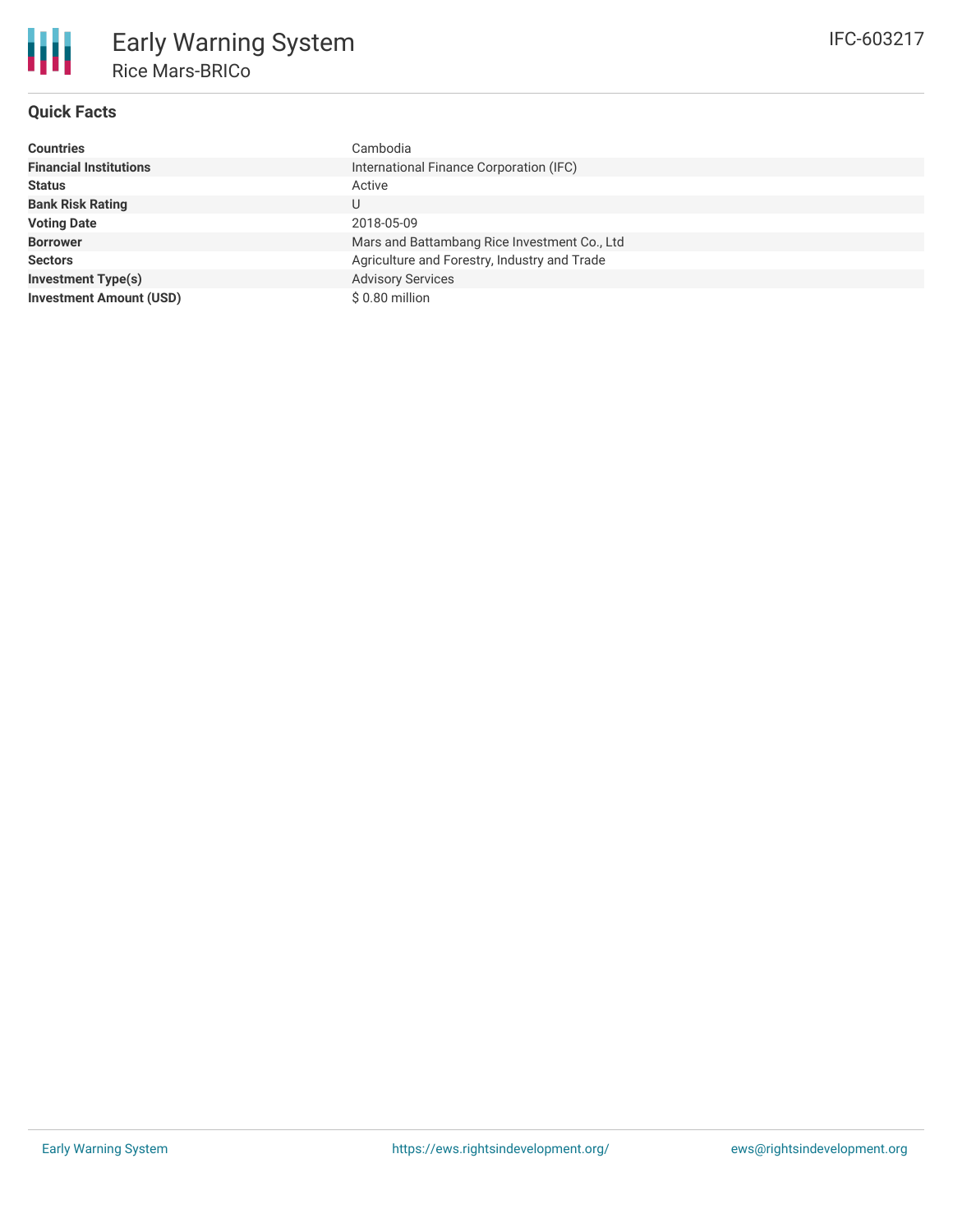

## **Project Description**

According to the bank website, "the project aims to address these challenges through a combined lead firm approaches in partnership with international players and their key domestic partners. The project has two specific objectives: (1) Increase access to SRP verified rice, including strengthening farmer groups/cooperatives and traceability; and (2) Improve farmers' adoption of technology climate smart agriculture practices including improve access to planting seeds and services. To achieve these objectives, the project has designed and implemented various interventions include: (i) SRP training; (ii) seed multiplication; (iii) introduction of technologies and mechanization; (iv) farmers financial literacy; (v) farmer group/cooperative strengthening; and (vi) traceability. IFC manages the project and implements with its contractors and with partners under close guidance and technical inputs from various IFC internal specialists."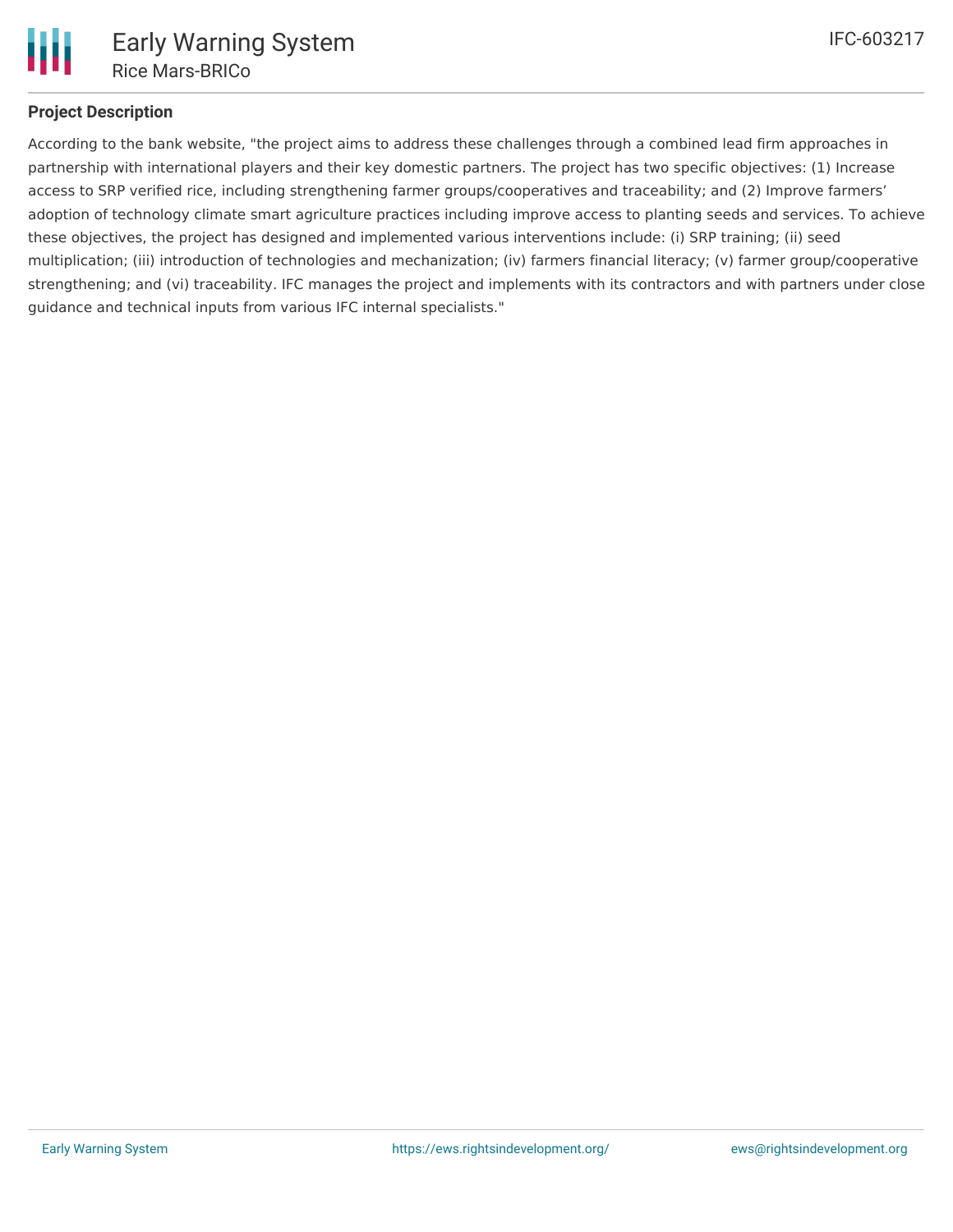### **Investment Description**

• International Finance Corporation (IFC)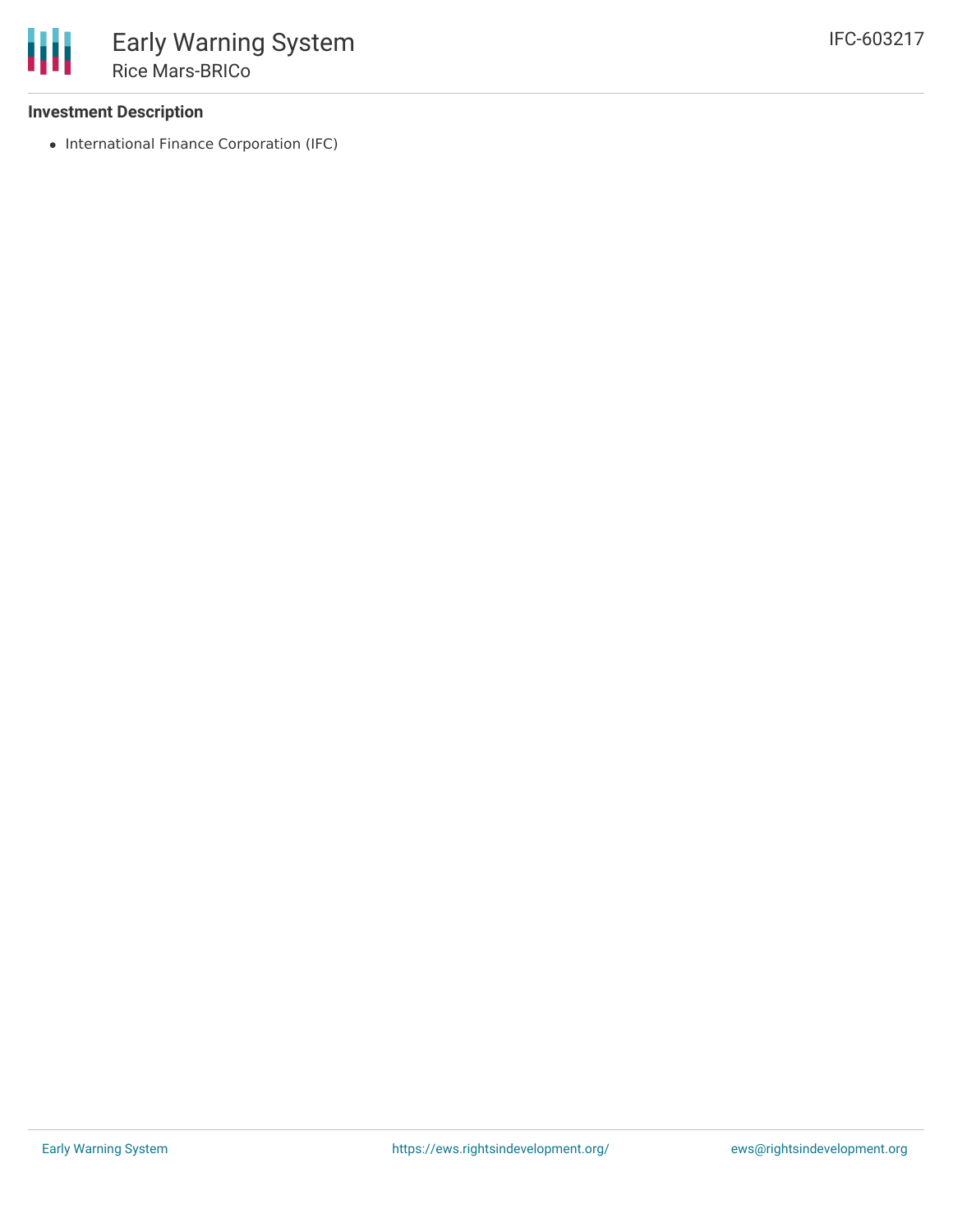

# Early Warning System Rice Mars-BRICo

| <b>Private Actor 1</b> | <b>Private Actor</b><br>1 Role | <b>Private Actor</b><br>1 Sector | <b>Relation</b>          | <b>Private Actor 2</b>                      | <b>Private Actor</b><br>2 Role | <b>Private Actor</b><br>2 Sector |
|------------------------|--------------------------------|----------------------------------|--------------------------|---------------------------------------------|--------------------------------|----------------------------------|
|                        |                                | $\overline{\phantom{0}}$         | $\overline{\phantom{a}}$ | Battambang Rice Investment Co., Ltd (BRICo) | Client                         | -                                |
|                        |                                | $\overline{\phantom{0}}$         | $\overline{\phantom{a}}$ | Mars, Incorporated                          | Client                         |                                  |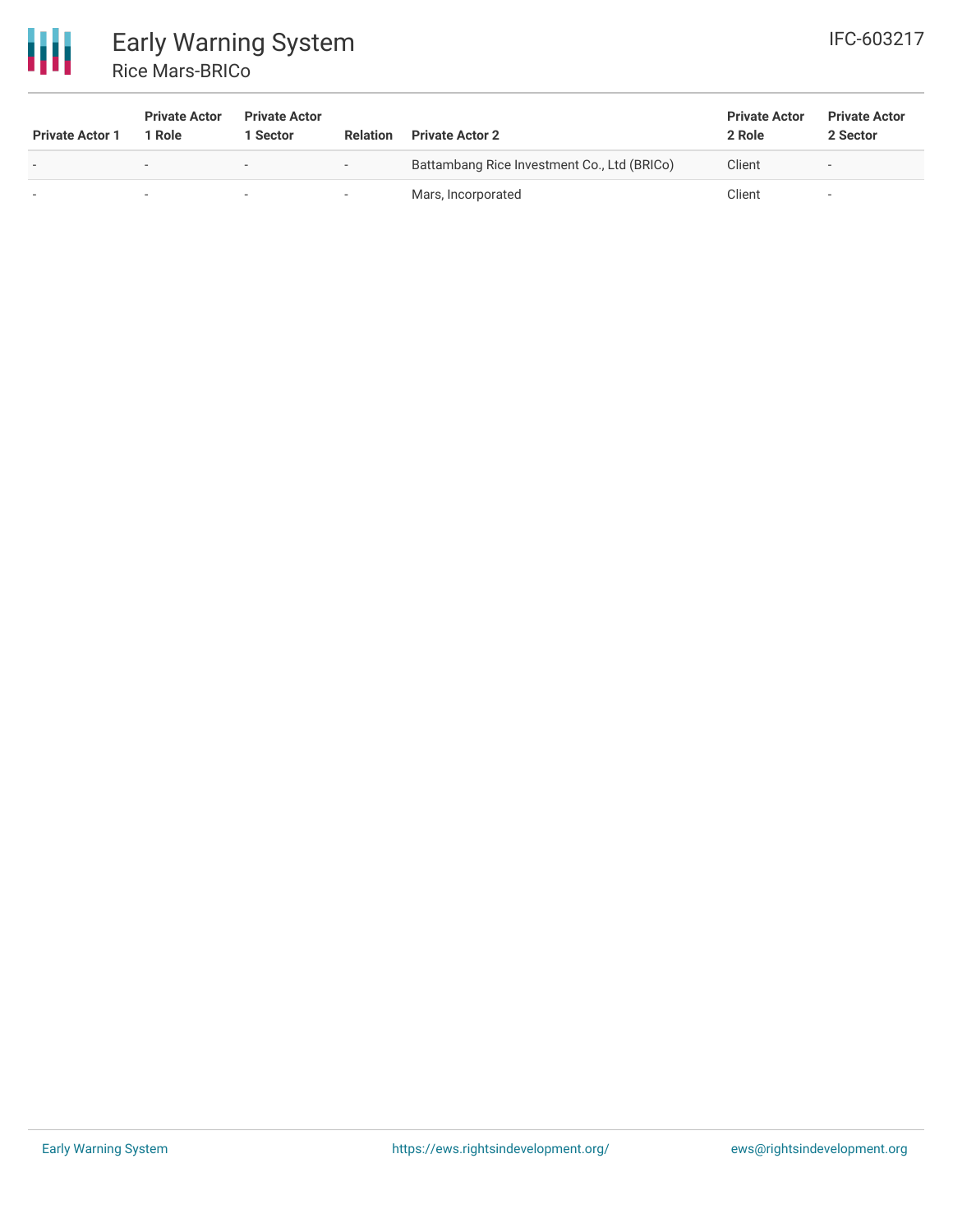## **Contact Information**

No project-specific contact information available at time of writing.

#### **ACCOUNTABILITY MECHANISM OF IFC**

The Compliance Advisor Ombudsman (CAO) is the independent complaint mechanism and fact-finding body for people who believe they are likely to be, or have been, adversely affected by an IFC or MIGA- financed project. If you submit a complaint to the CAO, they may assist you in resolving a dispute with the company and/or investigate to assess whether the IFC is following its own policies and procedures for preventing harm to people or the environment. If you want to submit a complaint electronically, you can email the CAO at CAO@worldbankgroup.org. You can learn more about the CAO and how to file a complaint at http://www.cao-ombudsman.org/